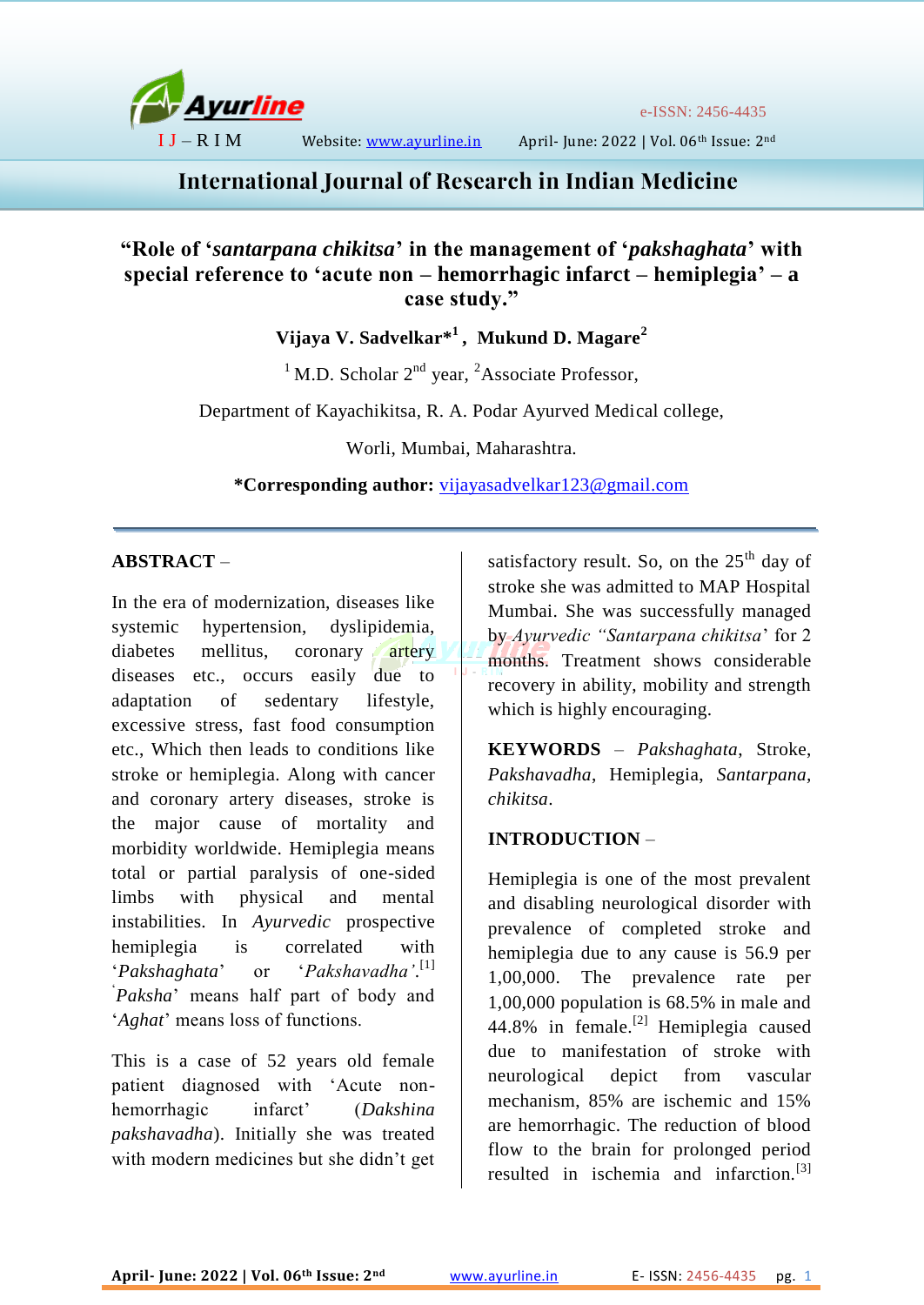Most common symptoms of hemiplegia include weakness or numbness of face, arms, legs most often on one side of body. Other symptoms include confusion, difficulty in speaking, difficulty in walking, loss of balance or coordination, difficulty in seeing with one eye or both, severe headache without any cause etc.,

According to *Ayurveda* it is correlated with '*Pakshaghata*' or '*Pakshavadha*'. Which is made of two word '*Paksha*' means 'half part of body' and '*Aghat*' means 'loss of functions. It is amongst the 80 types of *Nanatmaj vata vyadhi*. [4] Here, vitiated *vata dosha* is main causative factor, which decreases *dravatva* and *snigdhata* of *rakta* and meda dhatu.<sup>[5]</sup> It causes looseness and dryness in *sira- snayu*- *sandhi* and tendons of the half part of body.

*Ayurveda* plays major role in the management of this condition. Here treatment includes *Ghritapana*, *Shamana nasya*, *Matra Basti*, *Snehana*, *Swedana* with *Shamana aushadhi* comes under the title of '*Santarpana Chikitsa*' or '*Brihana Chikitsa*'. It is one of the *Shadavidha upakrama* narrated by *Acharya Charaka*. This treatment leads to *vatashamana, vatanulomana, agnivardhana* as well as *rasayana* effect. Management of *pakshaghat*a is reported in this paper.

# **CASE REPORT** –

A 52 years old female patient came to our hospital on stretcher with the complaints –

1. Weakness in right sided upper and lower limbs

- 2. Restricted movement of right sided upper and lower limbs
- 3. Unable to stand and walk since 25 days
- 4. Unable to sit without support
- 5. Swelling over fingers of right upper limb
- 6. *Vismriti* (Diminished memory)
- 7. *Vibandha* (Constipation) -since 5 days

# **HISTORY OF PRESENT ILLNESS** –

As per patients' statement, she was quite well before 04/11/2019. On this day, she got some bad news causes emotional disturbances, leads to sudden rise in blood pressure and she had convulsion. Which leads to acute non- hemorrhagic infarct. After that she was admitted to some private hospital but she didn't get satisfactory result. So, she came to our hospital on 30/11/2019 for further management.

# **PAST HISTORY** –

 $\bullet$  K/C/O – 1) HTN – since 25 days (From the same day of stroke)

> R<sup>x</sup> Tab. Amlodipine 5mg 1-0-1 2) Hypothyroidism – since 7 years

 $R_x$  Tab. Thyronorm 25mcg 1-0-0

 $H/O - Convulsion$  (on the same day of stroke)

 Tablet. Eptoin 100mg 1-1-1 taken for 20 days.

- $\blacksquare$  F/H HTN & DM Father
- $S/H H$ ysterectomy 3 years ago

# **GENERAL EXAMINATION** –

- 1. GC Moderate, afebrile
- 2. PR 66/min
- 3. BP 130/80 mmHg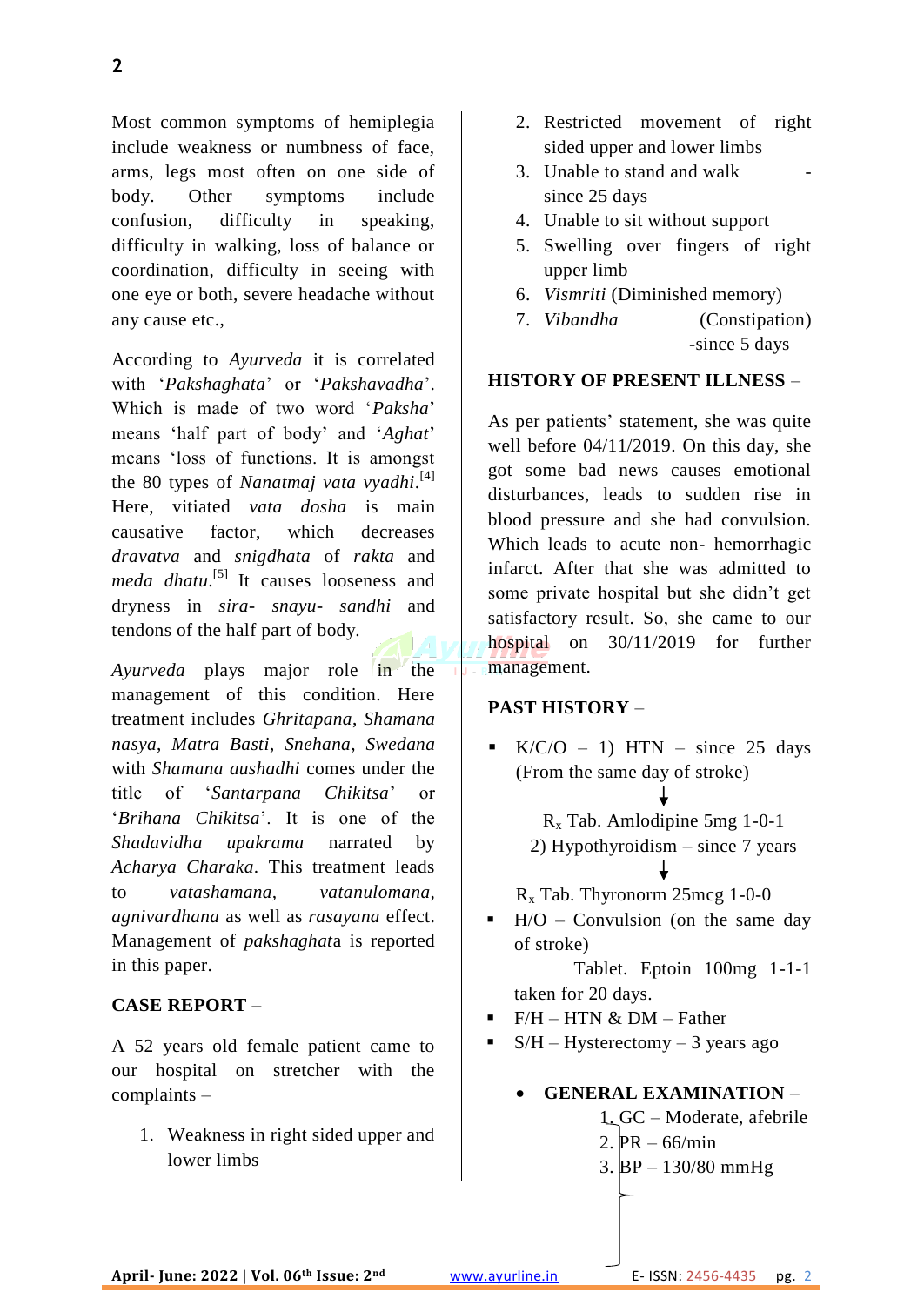# **• SYSTEMIC EXAMINATION –**

- 1. RS AEBE, Clear
- 2.  $CVS S<sub>1</sub>S<sub>2</sub> normal$
- 3. CNS –
- Consciousness Conscious
- Orientation Fully oriented to time, place and person.

| Sr.            | Function                 | Right extremities   |             | Left extremities                      |              |  |
|----------------|--------------------------|---------------------|-------------|---------------------------------------|--------------|--|
| no.            |                          |                     |             |                                       |              |  |
|                |                          | Upper limb          | Lower limb  | Upper limb                            | Lower limb   |  |
| a.             | Sensation                | Normal              | Normal      | Normal                                | Normal       |  |
|                | <b>MOTOR EXAMINATION</b> |                     |             |                                       |              |  |
| $\mathbf b$ .  | Tone                     | Hypo                | Hypo        | Normal                                | Normal       |  |
| $\mathbf{c}$ . | Power                    | 1/5                 | 1/5         | 5/5                                   | 5/5          |  |
| d.             | $Muscle - movement$      | Weak                | Weak        | Normal                                | Normal       |  |
|                | coordination             |                     |             |                                       |              |  |
| e.             | Involuntary movement     | Absent              | Absent      | Absent                                | Absent       |  |
| <b>SENSORY</b> |                          |                     |             |                                       |              |  |
|                | <b>EXAMINATION</b>       |                     |             |                                       |              |  |
|                |                          | Biceps $-+3$        | Knee $-+3$  | Biceps $-+2$                          | Knee $-+3$   |  |
| f.             | Reflexes                 | Triceps- $+3$       | Ankle $-+3$ | Triceps $-+2$                         | Ankle - $+2$ |  |
|                |                          | Supinator<br>البشار | Plantar     | Supinator<br>$\overline{\phantom{m}}$ | $Planar -$   |  |
|                |                          | responding          | flexion     | responding                            | flexion      |  |

#### **INVESTIGATION** –

### **Multislice CT scan of head** –

- **1) Acute Hypertensive haematoma is seen in the left thalamus with extension into the ventricular system.** Haematoma is seen bulging into the posterior aspect of III ventricle and reaches up to the right paramedian location where it indents upon the right thalamus. Also indent upon the superior surface of the mid brain.
- **2) Haematoma measures approx. 3.5 (TR) \* 2.5 (AP) \* 2.7 (SI) cm.**
- **3)** Mild diffuse effacement of the bilateral cerebral sulci.

**4)** Minimal bowing of the interventricular septum towards the right without significant midline shift.

#### **DIAGNOSIS**:

On the basis of clinical presentation and CT scan of brain it was diagnosed as 'Acute non- hemorrhagic infarct' (Hemiplegia right sided) and *Pakshaghata (Dakshina)*.

# *SAMPRAPTI GHATAK* –

- *1. Dosha – Prana, udana and vyana vayu, Sadhak pitta, Tarpak kapha.*
- *2. Dushya – Dhatu – Rasa, Rakta, Mansa, Meda, Majja, Asthi*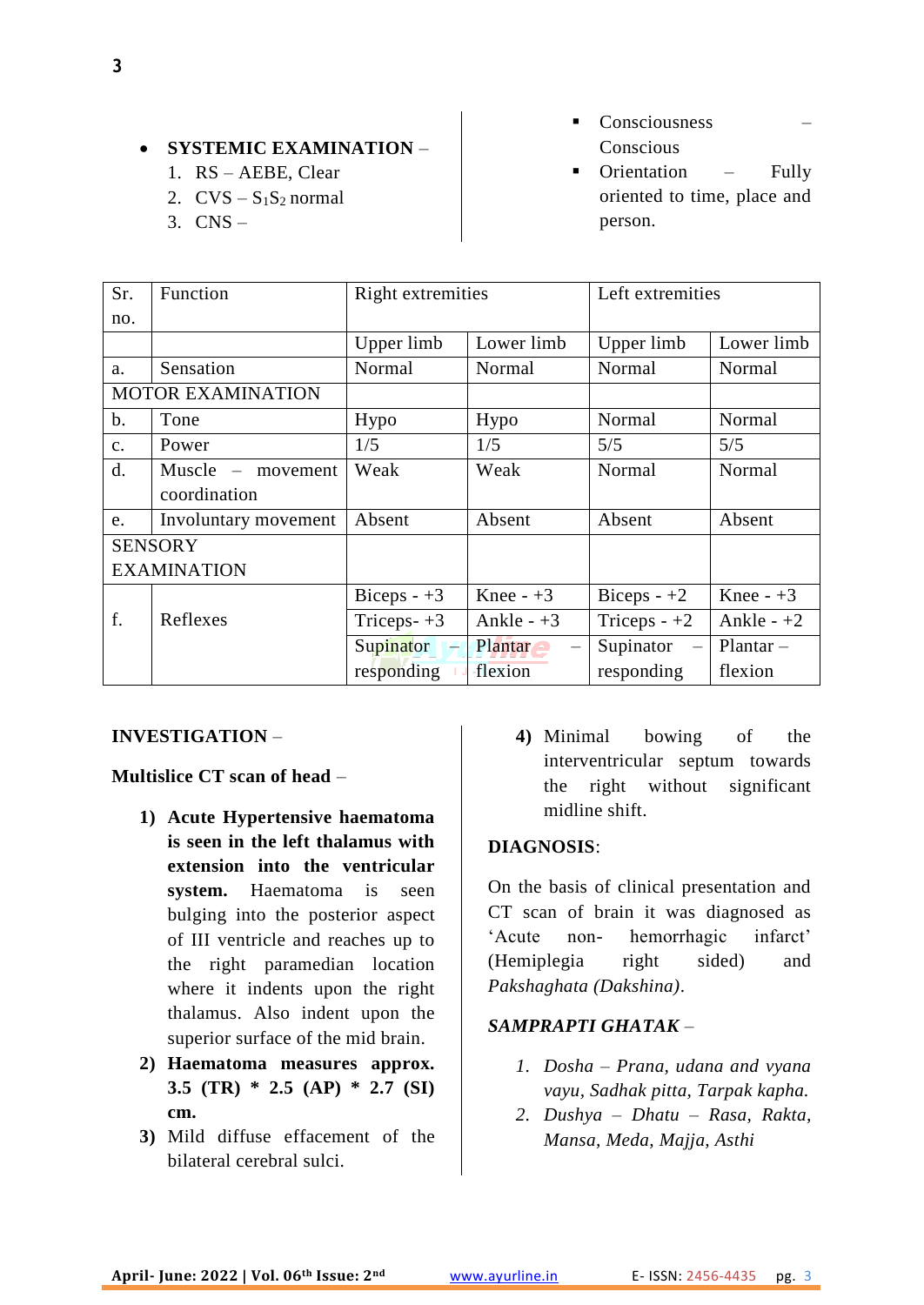- *i. Updhatu – Sira, Snayu, Kandara*
- *3. Strotasa – Rasavaha, Raktavaha, Medovaha, Asthivaha, Majjavaha.*
- *4. Agni – Jatharagni, dhatwagni of Rasa, rakta, mansa, meda, asthi, majja.*

#### **MANAGEMENT** –

- *5. Type of strotodushti – Sanga*
- *6. Udbhavasthana – Mastishka*
- 7. *Vyaktisthana – Ardhanga (*Right side)

| <b>DAY</b>                | <b>COMPLAINTS</b>                                                                                                                   | <b>EXAMINATION</b><br><b>OF</b><br><b>RIGHT EXTRMITIES</b> |            | <b>CHIKITSA</b> |      |   |                                                                                                                        |
|---------------------------|-------------------------------------------------------------------------------------------------------------------------------------|------------------------------------------------------------|------------|-----------------|------|---|------------------------------------------------------------------------------------------------------------------------|
|                           |                                                                                                                                     | <b>TONE</b>                                                |            | <b>POWER</b>    |      |   |                                                                                                                        |
|                           |                                                                                                                                     | U/L                                                        | $L/L$      | U/L             | L/L  |   |                                                                                                                        |
| $1st$ day<br>(30/11/2019) | Weakness in right<br>sided upper<br>limb<br>and lower limb with<br>restricted<br>movements                                          | 1/5                                                        | 1/5        | Hypo            | Hypo | ٠ | Capsule.<br>Palsynorm<br>$1$ at<br>morning<br>with<br>Brahmi ghrita 2<br>tsp                                           |
|                           | Unable to stand and<br>walk                                                                                                         |                                                            |            |                 |      | п | Matra basti with<br>taila<br>and<br>tila<br>saindhav *7 days                                                           |
|                           | Unable<br>sit<br>to<br>without support                                                                                              |                                                            |            |                 |      | ٠ | Pratimarsha<br>with<br>nasya                                                                                           |
|                           | Swelling<br>over<br>fingers<br>of<br>right<br>upper limb<br>Constipation                                                            |                                                            | $J - R IN$ |                 |      | п | Brahmi ghrita at<br>night $2^0 - 2^0$<br>Chitrak Haritaki<br>Avaleha 2 tsp at                                          |
|                           | Urine<br>-passed<br>٠<br>(catheter in situ)<br>Stool<br>$\equiv$<br>not<br>passed<br>BP - 130/80<br>п<br>mmHg<br>$PR - 66/min$<br>п |                                                            |            |                 |      | п | night with luke<br>warm water.<br>Tab. Amlo 5mg<br>$1 - 0 - 1$<br>Bladder wash<br>Splint given for<br>Right upper limb |
|                           | (Solid)<br>stool with<br>smell<br>pungent<br>passed after Matra<br>Basti)                                                           |                                                            |            |                 |      |   |                                                                                                                        |
| After 1 week              | Weakness                                                                                                                            | 1/5                                                        | 2/5        | Hypo            | Hypo | ٠ | Capsule                                                                                                                |
| (7/12/2019)               | Loose motion (5-6<br>episodes<br>since<br>$\frac{1}{2}$<br>morning)                                                                 |                                                            |            |                 |      |   | Palsynorm 1 at<br>morning<br>with<br>Vachadi ghrita 2                                                                  |
|                           | Weakness in right<br>sided upper<br>limb<br>and lower limb with<br>restricted movement<br>Able<br>with<br>sit<br>to                 |                                                            |            |                 |      | п | tsp<br>Vachadi ghrita 3<br>tsp at 8.00 am<br>Swamala<br>Rasayana 2 tsp                                                 |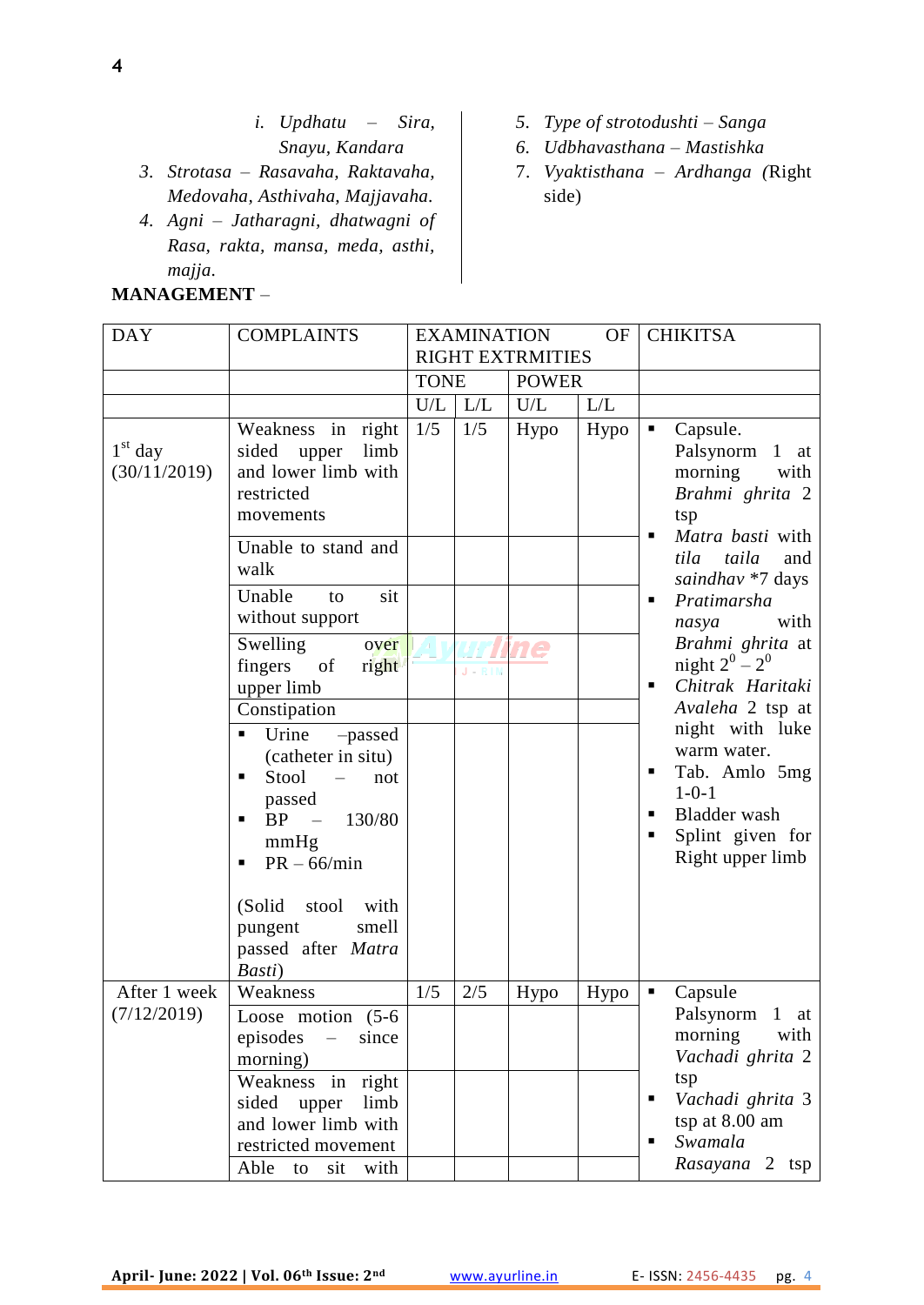|               | support of back rest            |     |             |          |      | at morning with                |
|---------------|---------------------------------|-----|-------------|----------|------|--------------------------------|
|               | Able to stand with              |     |             |          |      | Vachadi ghrita                 |
|               | support                         |     |             |          |      | Pratimarsha<br>п               |
|               | Swelling<br>over                |     |             |          |      | with<br>nasya                  |
|               | fingers<br>of<br>right          |     |             |          |      | Brahmi ghrita at               |
|               | upper limb $\downarrow$         |     |             |          |      | night $2^0$ - $2^0$            |
|               | Vismriti(Diminished             |     |             |          |      | Mahamasha taila                |
|               |                                 |     |             |          |      | for $L/A$                      |
|               | memory)                         |     |             |          |      | Splint for right<br>п          |
|               | Urine – passed<br>п             |     |             |          |      | upper limb                     |
|               | Stool – passed<br>٠             |     |             |          |      | Bladder<br>wash<br>٠           |
|               | $BP - 120/60$                   |     |             |          |      | and removal of                 |
|               | mmHg                            |     |             |          |      | catheter                       |
|               | $PR - 60/min$<br>П              |     |             |          |      | Stopped<br>Tablet<br>п         |
|               |                                 |     |             |          |      | Amlo 5mg                       |
|               |                                 |     |             |          |      | Hold Matra basti               |
|               |                                 |     |             |          |      | and<br>chitrak                 |
|               |                                 |     |             |          |      | haritaki avaleha               |
| After 2 weeks | Weakness in right               | 1/5 | 3/5         | Hypo     | Hypo | Continue<br>above              |
| (14/12/2019)  | limb<br>upper<br>and            |     |             |          |      | treatment                      |
|               | lower limb                      |     |             |          |      | Matra basti with               |
|               | Restricted                      |     |             |          |      | tila<br>taila<br>$\&$          |
|               | movement of Right               |     |             |          |      | saindhava                      |
|               | upper $limb + a$ and            |     |             |          |      | $*15 days$                     |
|               | right lower limb                |     |             |          |      | Chitrak haritaki<br>П          |
|               | Able to sit without             |     |             |          |      | avaleha<br>$\mathbf{1}$<br>tsp |
|               | support                         |     | $J - R 1 M$ |          |      | with luke warm                 |
|               | <b>Stiffness</b><br>right<br>at |     |             |          |      | water at alternate             |
|               | and<br>lower<br>upper           |     |             |          |      | night                          |
|               | limb                            |     |             |          |      | Patrapinda<br>п                |
|               | Able to stand and               |     |             |          |      | sweda at<br>right              |
|               | walk with support               |     |             |          |      | upper and lower                |
|               | $(20-30$ steps)                 |     |             |          |      | limb *15 days                  |
|               | Swelling<br>over                |     |             |          |      | Wax<br>therapy<br>٠            |
|               | fingers<br>of<br>right          |     |             |          |      | over right upper               |
|               | upper limb                      |     |             |          |      | limb                           |
|               | Vismriti (diminished            |     |             |          |      |                                |
|               | memory)                         |     |             |          |      |                                |
|               | Urine – passed<br>Ξ             |     |             |          |      |                                |
|               | Stool – passes<br>п             |     |             |          |      |                                |
|               | $BP -$<br>110/70<br>П           |     |             |          |      |                                |
|               | mmHg                            |     |             |          |      |                                |
|               | $PR - 66/min$<br>п              |     |             |          |      |                                |
| After 4 weeks | Weakness in right               | 2/5 | 3/5         | Improved |      | Continue<br>above              |
| (28/12/2019)  | limb<br>upper<br>and            |     |             |          |      | treatment                      |
|               | lower limb                      |     |             |          |      | Hold matra basti<br>П          |
|               | Restricted                      |     |             |          |      | Ksheera<br>basti               |
|               | movement of Right               |     |             |          |      | with panchatikta               |
|               | upper limb<br>and               |     |             |          |      | Bala<br>$+$<br>$^{+}$          |
|               | right lower limb                |     |             |          |      | Shatavari<br>$^{+}$            |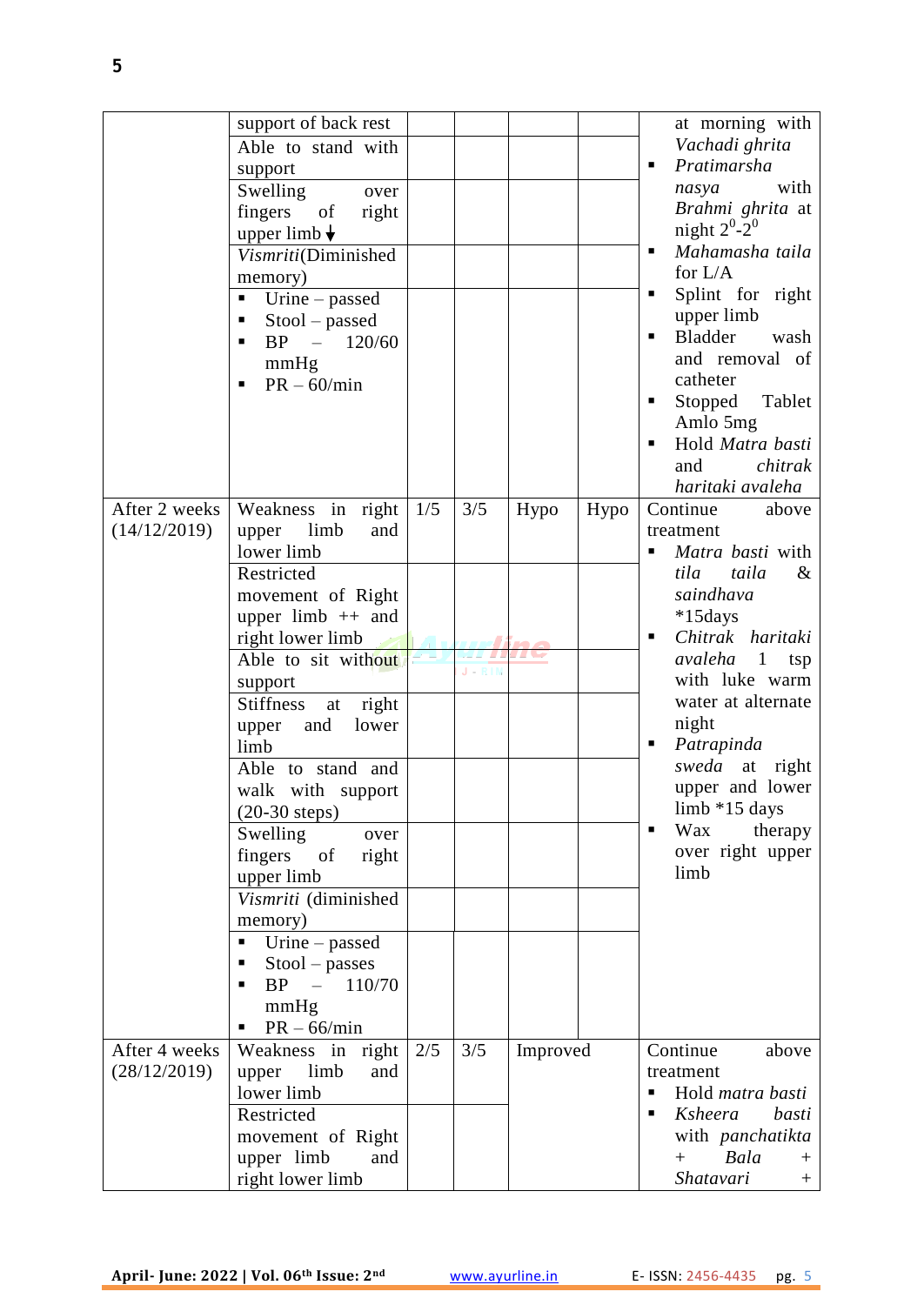|                               | Able to walk with<br>$(40-50)$<br>support<br>steps)<br>Swelling<br>over<br>fingers of<br>right<br>upper limb<br><b>Stiffness</b><br>right<br>at<br>and<br>lower<br>upper<br>limb<br>Vismriti (diminished<br>memory)<br>Urine - passed<br>п<br>Stool – passed<br>٠<br>$- 120/60$<br><b>BP</b><br>٠<br>mmHg<br>$PR - 74/min$<br>п                                                                                                                                                           |     |          |                | Vachadi ghrita *<br>15 days                                                         |
|-------------------------------|-------------------------------------------------------------------------------------------------------------------------------------------------------------------------------------------------------------------------------------------------------------------------------------------------------------------------------------------------------------------------------------------------------------------------------------------------------------------------------------------|-----|----------|----------------|-------------------------------------------------------------------------------------|
| After 6 weeks<br>(4/01/2020)  | Weakness in right<br>limb<br>upper<br>and<br>lower limb $\overline{\mathbf{v}}$<br>Restricted<br>movement of Right<br>upper limb<br>and<br>right lower limb<br>Able with support<br>$(50-70 \text{ steps})$<br>Swelling<br>over<br>fingers<br>of<br>right<br>upper limb<br><b>Stiffness</b><br>right<br>at<br>and<br>lower<br>upper<br>limb<br>Improvement<br>in<br>$memory +$<br>Urine – passed<br>$\blacksquare$<br>Stool – passed<br>п<br>$BP - 110/60$<br>٠<br>mmHg<br>$PR - 70/ min$ | 3/5 | 4/5      | Improved<br>ne | Continue<br>above<br>treatment<br>Foot splint given<br>П<br>for right lower<br>limb |
| After 8 weeks<br>(20/01/2020) | Weakness in right<br>upper limb<br>and<br>lower limb<br>Restricted<br>movement of Right<br>upper<br>limb<br>and<br>right lower limb<br>walk<br>without<br>support                                                                                                                                                                                                                                                                                                                         | 4/5 | $4 + 75$ | Improved       | Continue<br>above<br>treatment<br>(Hold wax therapy)                                |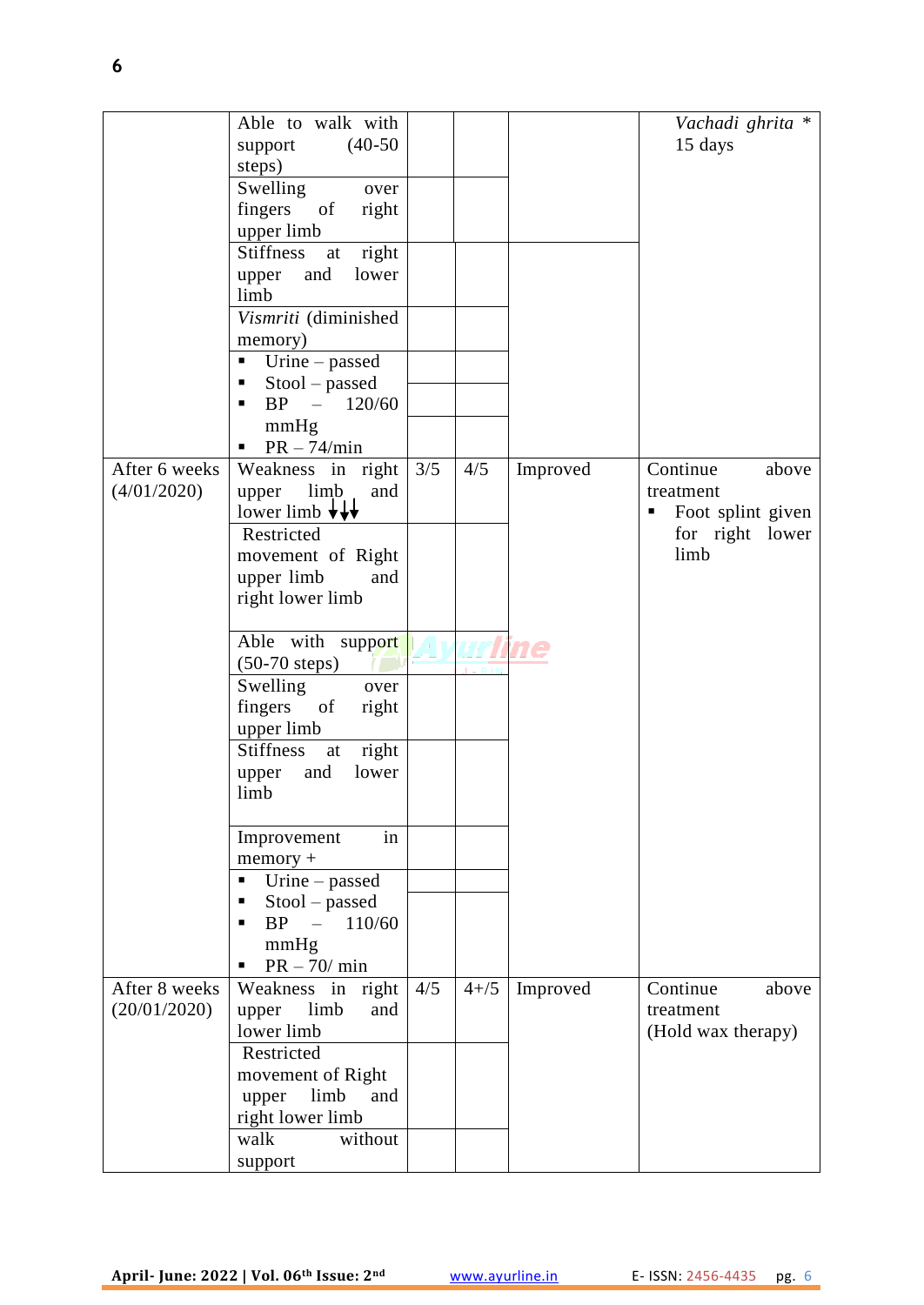| $(30-40 \text{ steps})$                                                                                                                 |  |  |
|-----------------------------------------------------------------------------------------------------------------------------------------|--|--|
| in<br>Improvement<br>$memory++$                                                                                                         |  |  |
| $\blacksquare$ Urine – passed<br>stool – passed<br>$\blacksquare$<br>$\bullet$ BP $-$ 120/60<br>mmHg<br>$PR - 72/min$<br>$\blacksquare$ |  |  |

## **DISCUSSION** –

*Pakshagahta* is *Vata pradhana* ailment which causes loss of functions of half part of the body. In this case study has been carried out to evaluate better line of treatment for *Pakshagahta*.

In this case patient is having symptoms like weakness in right upper limb and lower limb with restricted movement, unable to stand, sit etc., so vitiated *vata dosha* is the basic cause of these which should be treated first. Though all the drugs under study having *vatashamana*, *santarpana* effect.

#### **CAPSULE PALSYNORM** –

It has *rasayana* and *vatashamana*  properties which helps in relieving symptoms also acts as *balya* to the nervous system. As it contains *Sameerpannaga rasa*, which improves tissue oxidation and regulate blood supply in affected areas. Also, it contains *Mahavatavidhvansa rasa*, it improves metabolic process in central as well as peripheral nervous system and activates neuromuscular communication. Another ingredient such as *Parasik yavani, Deodaru, Erandamoola, Ashwagandha, Atibala, Vidari* etc., acts as a *balya, vatashamaka* and *rasayana*.

#### *SNEHANA* –

As vitiated *vata dosha* is main cause of *pakshaghata, Snehana* plays important role in *vatashamana* and *santarpana*.

#### a) *BAHYA SNEHANA* –

*Mahamasha taila* is used for *bahya snehana*, it is *balya* in nature. It increases muscle tone and power by reducing stiffness and sluggishness.

#### b) *ABHYANTARA SNEHANA* –

In this case *Brahmi ghrita* and *Vachadi ghrita* used for *abhyantar snehana. Ghrita* is *vatashamaka, balya, agnivardhaka, vrishya and* improves general condition of body. Also, it has lipophilic action and can cross blood brain barrier. So, it acts on brain.

#### 1. *Brahmi ghrita* –

It is used as *anupana* and for *nasya karma*. Main ingredient is *Brahmi*, it is *medhya* drug and has ability to enhance the efficacy of transmission of nerve impulses, thereby strengthening the memory and cognition.

## 2. *Vachadi ghrita* –

It is used as *anupana* and for *abhyantar snehapana*. It helps in improving cognition and memory because *vacha* has *kshobhakar* property. Here, patient is having *vismriti* so *vachadi ghrita* helps in improving memory.

## 1) *BASTI* -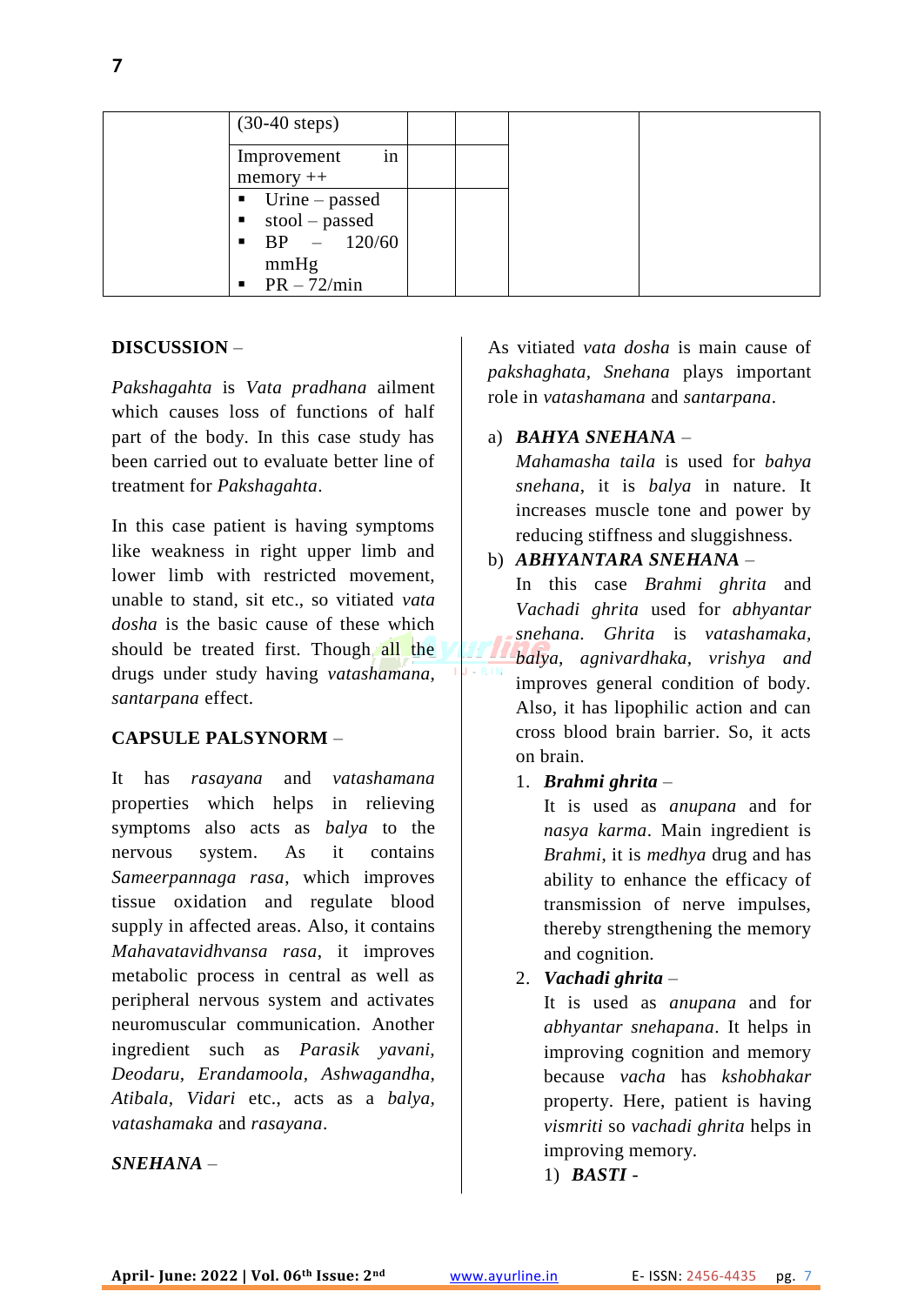All the *Acharyas* have appreciated *basti* as a unique form of treatment modality for *vata dosha* and also considered as '*Ardha chikitsa'*. It expels vitiated *doshas* rapidly as well as it nourishes the body.

### *Matra basti* -

*Matra basti* of *tila taila* and *saindhava* helps to remove *strotorodha* and *Pakwashayagata vayu* and relieving constipation. It leads to *vatashamana* as well as decreases blood pressure.

#### 1. *Ksheera basti* -

It contains *Panchatikta, bala, shatavari, ksheera* and *vachadi ghrita*. contents of *basti* have *balya* as well as *tridoshashamak* and *dhatvagnivardhak* properties. The nutritive substances from these drugs get absorbed from gut and leads to *santarpana*.

# **2)** *NASYA* **–**

*Nasya* means administration of drugs through *nasa* or nose. According to *Acharya Vagbhata*, *Nasa* is the portal gateway of *shira pradesha*. [6] The drug administered through the nose reaches to the brain and in *pakshaghata* main pathology lies in brain.

In this study *pratimarsha nasya* is given with *Brahmi ghrita* at night. The *Sneha* means *ghrita* helps in *vatashamana* and acts as a *brihana nasya*.

### **3)** *PATRAPINDA SWEDA* **–**

It is one of the types of *sagni sweda*. Its ingredients are *NIrgundi, Eranda, Arka patra, Bala* and *Ashwagandha choorna*, *Eranda taila*. All these drugs have *vatshamaka* properties. Which helps to reduce *strotorodha* and stiffness leads to improvement in muscle tone and power.

**4)** *CHITRAK HARITAKI AVALEHA* **–** It helps in improving metabolism and *agni*. It acts on digestive juices and increases their secretions thus improves digestive power as well as *dosha pachana* and *anulomana*. Helps in relieving constipation.

#### **5)** *SWAMALA RASAYANA* **–**

It is semisolid preparation having *Chyavanaprasha* as its main ingredient, other ingredients are *Suvarna bhasma, Roupya bhasma, Abhraka bhasma* and *goghrita.* It acts as *rasayana, balya* and also improves immunity, infuses fresh energy and relieves physical weakness especially as a result of illness. Also promotes healthy functioning of nervous system.

#### **6) WAX THERAPY –**

Wax therapy is the form of deep heat therapy that involves the application of molten wax to the affected joints and warming connecting tissues, it leads to muscle relaxation, reduction in stiffness and improvement in joint mobility.

#### **7) SPLINT -**

It is supportive device or treatment which is used to immobilize the injured body part or joints and for protection and support. Here we give splint over right forearm which stabilizes dislocated shoulder joint and improves blood supply and swelling over fingers get reduced. Also, foot splint is given to right foot for support and stabilization of foot during walking.

## **CONCLUSION –**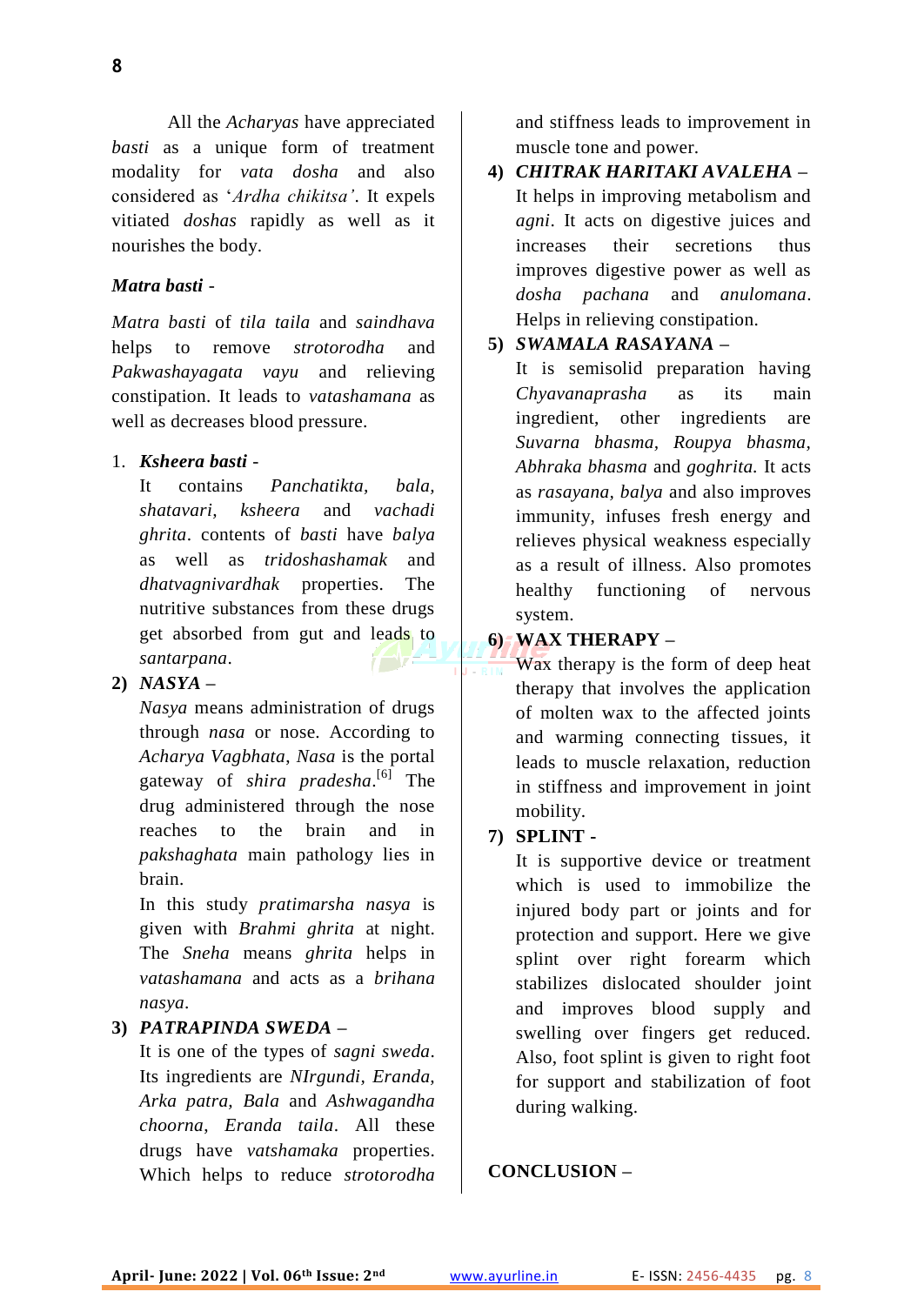According to observation, in the present study this can be concluded that *'Santarpana chikitsa'* is significantly effective in the management of *Pakshaghata*.

While scope for the further research and clinical trails is enormous, it remains sustained, that with proper diagnosis and selection of treatment protocol.

## **REFERENCES:**

1. *Vd. Ravidatta Tripathi*, *Charaka Samhita Chikitsa Sthana* 28/55; volume 2; Delhi; *Choukhamba Sanskrit pratisthana*; 2013; Page no. 697.

- 2. J. Abrahm, M. D. An epidemiological study of hemiplegia due to stroke in<br>south india AHA Iournal south india, AHA Journal. 1970:1:477-481
- 3. *Ayurvedic* Clinical Practices: Dr. L. Mahadevan Iyer *ayurvedic* Educational & Charitable Trust, 2014; Page no. 352.
- 4. *Vd. Vijay Kale*, *Charaka Samhita Sutra Sthana* 20/11; volume 1, Delhi; *Choukhamba Sanskrit pratisthana*; 2013; Page no. 301.
- 5. *Vd. Ravidatta Tripathi, Charaka Samhita Chikitsa Sthana* 28/54; volume 2, Delhi; *Choukhamba Sanskrit pratisthana;2013;* page no. 697.
- 6. *Vd. Brahmanand Trpathi*, *Ashtang Hridaya Sutra Sthana* 20/01, Delhi; *Choukhamba Sanskrit pratisthana;* 2017; page no. 244.

#### *Conflict of Interest: Non Source of funding: Nil*

#### *Cite this article:*

*"Role of 'santarpana chikitsa' in the management of 'pakshaghata' with special reference to 'acute non – haemorrhagic infarct – hemiplegia' – a case study." Vijaya V. Sadvelkar, Mukund D. Magare*

*Ayurline: International Journal of Research In Indian Medicine 2022; 6(2):01-10*

#### **RESULTS BEFORE AND AFTER STUDY -**

**(30/11/2019) (07/12/2019) (14/12/2019)**